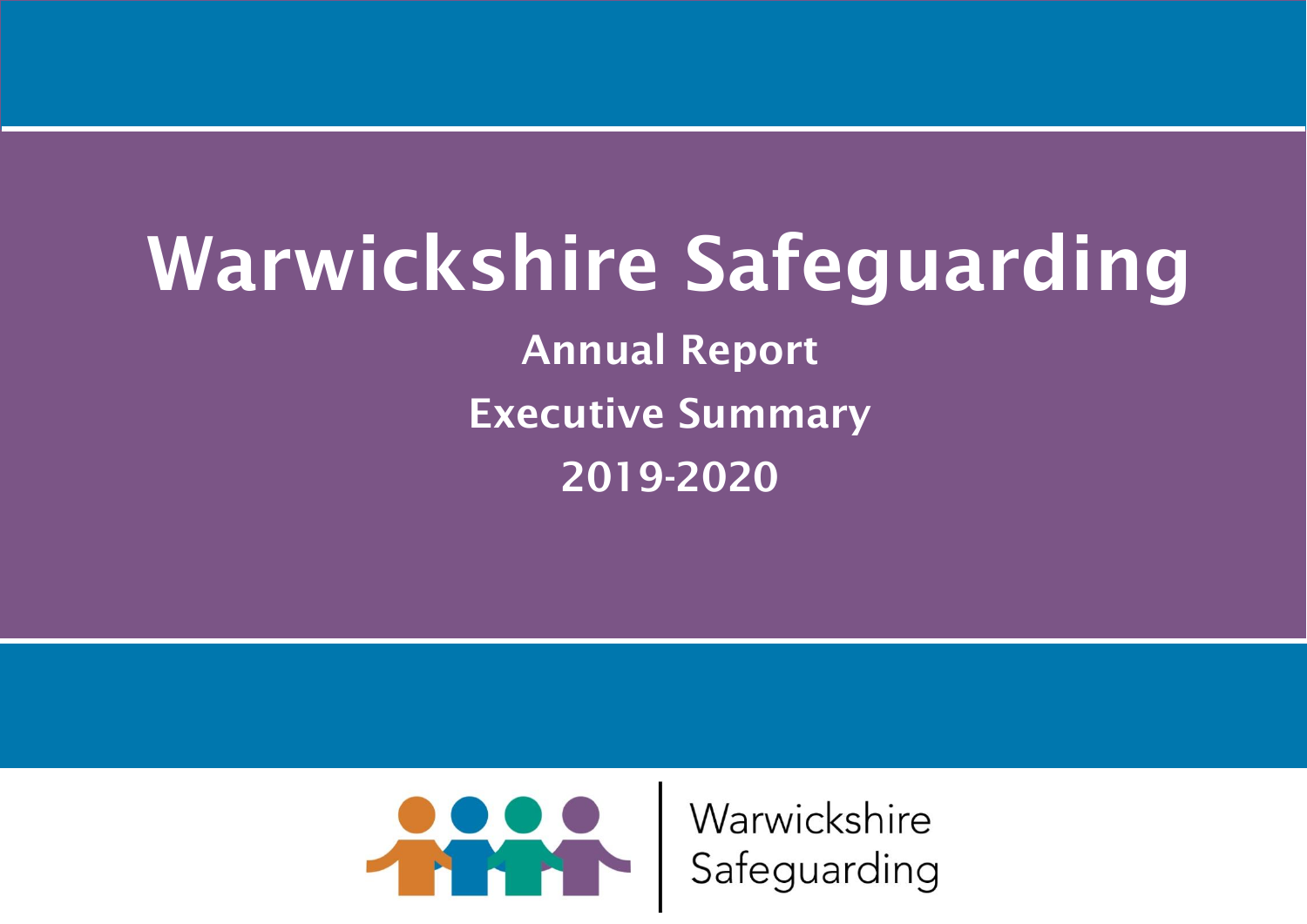#### Introduction

Warwickshire Safeguarding has just completed its first year as a joint partnership covering both children and adults safeguarding.

The annual report for 2019-2020 highlights the changes introduced as a consequence of the new governance arrangements put into place to respond to the Government's statutory guidance on Working Together 2018.



**Elaine Coleridge-Smith Independent Chair & Scrutineer Warwickshire Safeguarding**

### Key Changes

- 1. **Implementation of a new governance structure** that has created opportunities to consider and respond to safeguarding issues covering both children and adults
- 2. **Roll out of a new Quality Assurance Framework** which supports the partnership to fulfil its statutory responsibility to seek assurance on the effectiveness of safeguarding practices. The introduction of Strategic Thematic Reviews enables the partnership to undertake a deep dive audit of specific topics of focus. In 2019-2020 the partnership reviewed the effectiveness of safeguarding practices relating to the exploitation of children and adults.
- 3. **Introduction of new learning tools** to support widespread learning from local safeguarding reviews via the development of 'Lessons Learned Briefings' and '7 Minute Briefings'. Partner agencies are encouraged to promote these resources to support individual and organisational development.
- 4. **Establishment of streamlined processes for the management of reviews** including Rapid Reviews of cases involving children/adults within the Government's guideline of 15 days. There is evidence of increased confidence amongst professionals in the use of referral mechanisms for the partnership to consider cases for reviews. In 2019-2020 the partnership
	- a. received 21 referrals for cases involving children/adults
	- b. conducted 14 Rapid Reviews of cases
	- c. progressed 4 cases to a full review

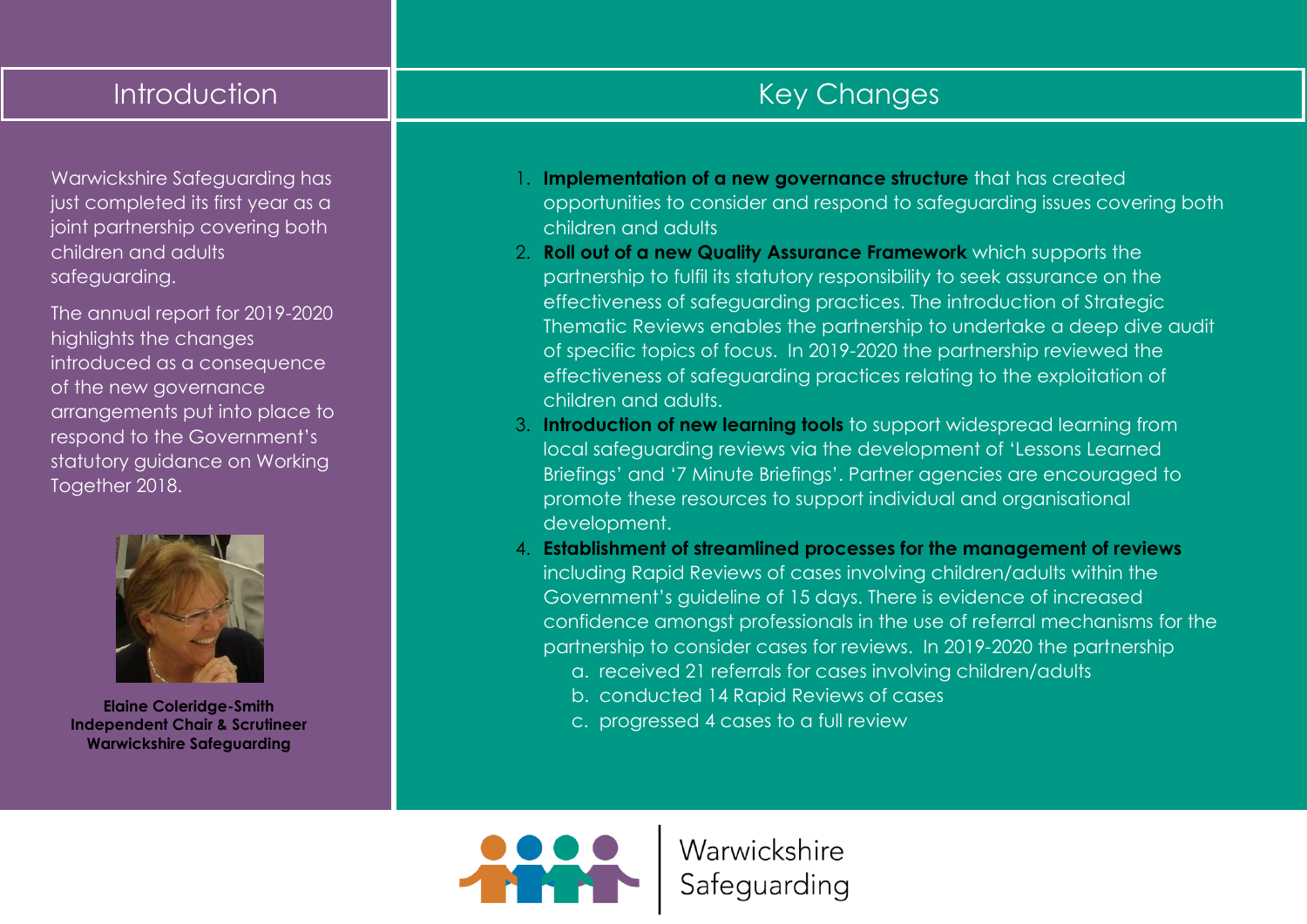## **Forward Plan**

#### **Moving forward, Warwickshire Safeguarding plans to:**

**Complete a second strategic thematic review** designed to seek assurance around the delivery of core safeguarding practice from a selection of partner agencies.

**Evidence the impact of learning and improved practice** resulting from the 'Exploitation of Children and Adults' strategic thematic review.

**Evidence the impact of the introduction of its new quality assurance framework**, safeguarding briefings and learning from reviews and demonstrate how this has impacted on service delivery to safeguarding children and adults across the county.

#### **Evidence and understand the impact of Covid-19**

and the challenges faced by partners in ensuring to reach and support the most vulnerable in our communities.

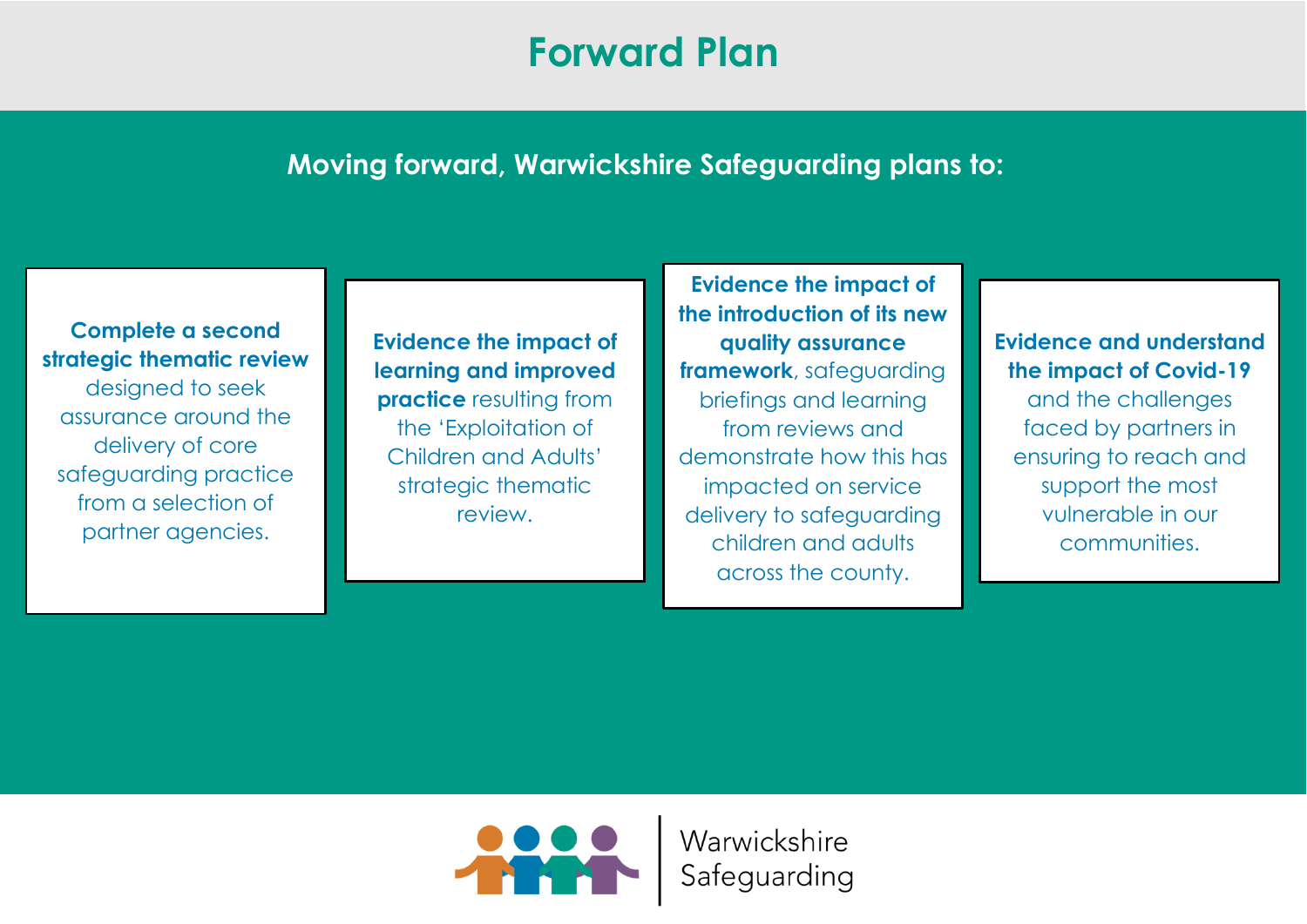## **Key Facts (Adults)**





- **Slight reduction in the number of safeguarding concerns received compared to 2018-19, this could potentially be attributed to Covid-19, but no clear evidence yet to support this assumption until the figures for 2020-2021 are analysed.**
- **Financial or material abuse remains the highest category of abuse followed by physical and psychological abuse**
- **Almost 95% of s42 enquires concluded with the individual's desired outcomes being met in full or in part; this is comparable to 2018-2019**
- **The majority of s42 enquiries concluded listed the source of risk as an individual known to the adult victim**



Warwickshire Safeguarding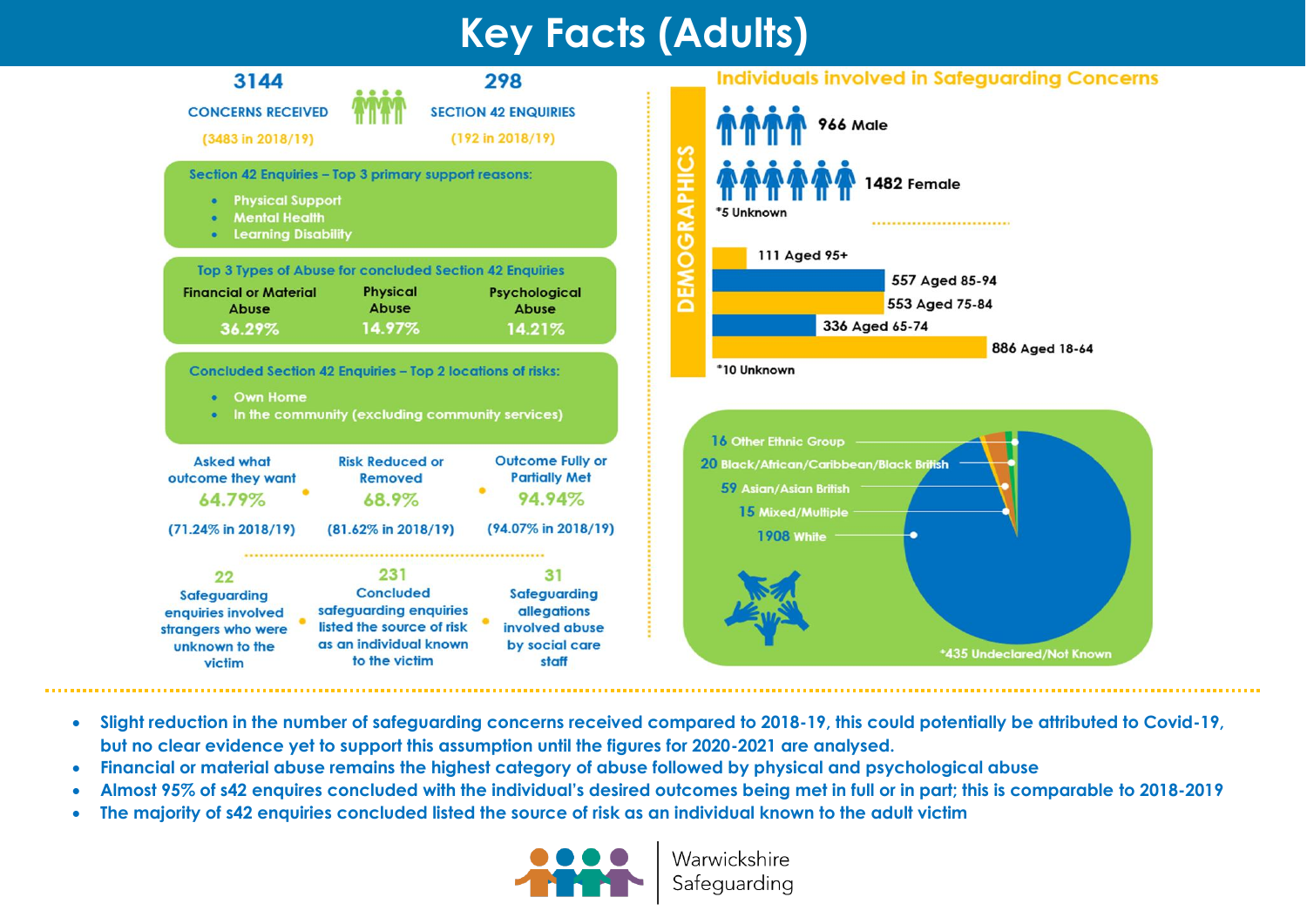## **Key Facts (Children's)**

Warwickshire has a resident population of approximately 117,720 children ages 0-17 years, who make up around a fifth of the total population of the county



- **Slight reduction in both contacts and referrals received comparable to 2018-2019, this could potentially be attributed to the Covid-19 lockdown restrictions**
- **Largest cohort of Child Protection Plans in 2019-2020 related to children aged 0-5 years; previously the largest proportion of children subject to a Child Protection Plan were aged between 10-15 years**
- **Domestic Violence is the most prevalent risk factor in children where the number of cases has continued to increase in 2019-2020 followed by an increase in the number of cases of Child Sexual Exploitation**
- **Police and Schools remaining the largest referring agencies**



Warwickshire Safeguarding